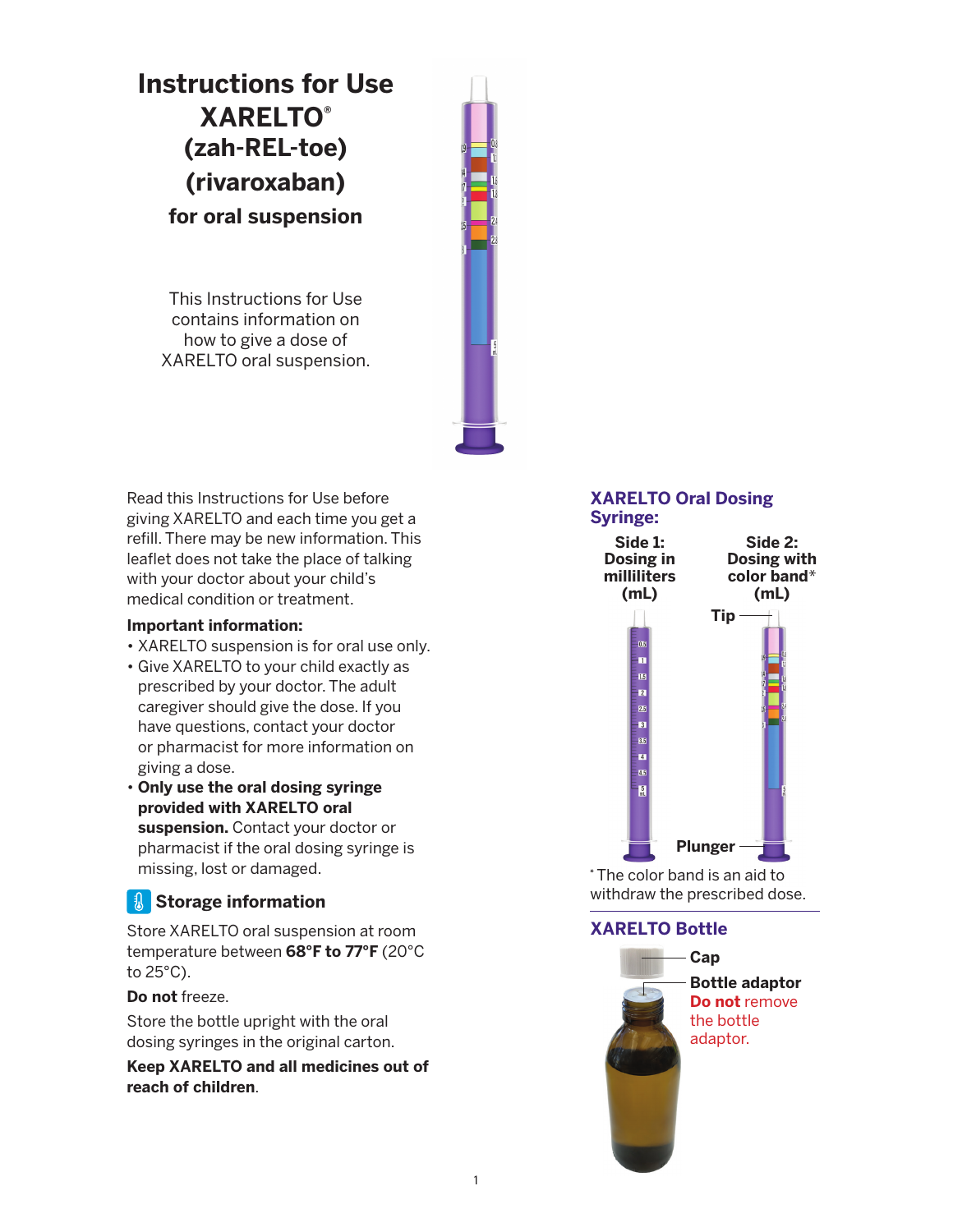

**Check "Discard after" date on the XARELTO bottle.**

If "Discard after" date has passed, **do not** use and call your doctor or pharmacist.



**Wash hands.** Wash your hands well with soap and warm water.

# **Step 1 Get ready Step 2 Prepare XARELTO**



### **Shake bottle slowly for 10 seconds before each use.**

**Do not** shake the bottle too fast to avoid foaming. Foaming may lead to giving the wrong dose.



# **Check XARELTO oral suspension.**

If there are lumps or granules at the bottom of the bottle, shake the bottle **slowly** again for **10 seconds**.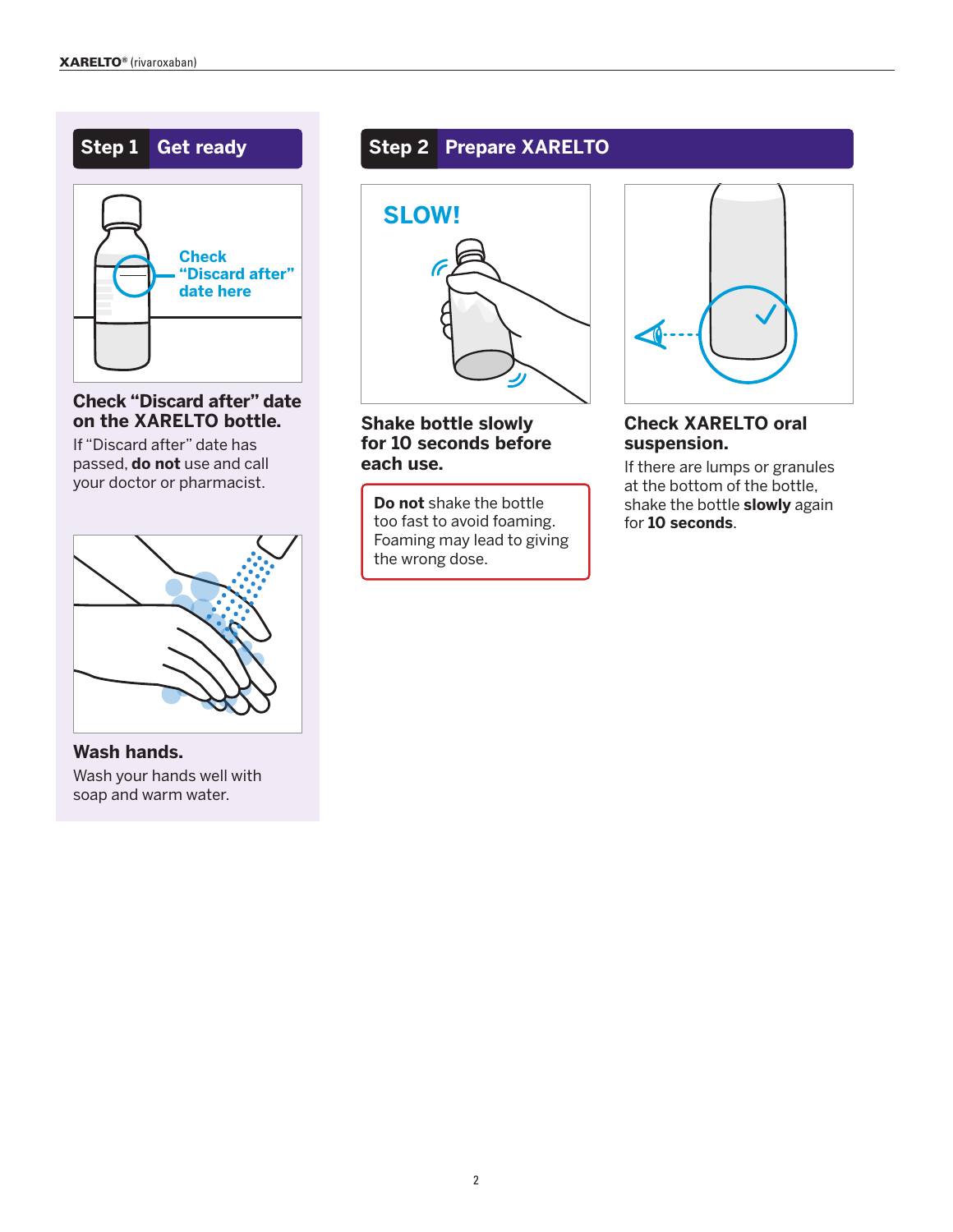# **Step 3 Check the prescribed dose**

#### **Find your dose line.**

You can use either side of the syringe to set your dose.

**If using mL side of syringe:**  Top of the plunger should line up with the prescribed mL.

**If using color side of syringe:**  Top of the plunger should line up with the prescribed mL dose line at the **bottom of the color band**.

**Only use the oral dosing syringe provided with XARELTO oral suspension**.



#### **If your dose is more than 5 mL.**

You will need to use the same syringe more than one time. Repeat Steps 4 and 5 to complete your dose. Ask your pharmacist if you are not sure.

| Dose Measure                         |
|--------------------------------------|
| $7.5$ mL $\,$ 5 mL + 2.5 mL          |
| $10$ mL $\overline{5}$ mL + 5 mL     |
| $15$ mL $\,$ $\,$ 5 mL + 5 mL + 5 mL |
| $20$ mL $ 5$ mL + 5 mL +             |
| $5 mL + 5 mL$                        |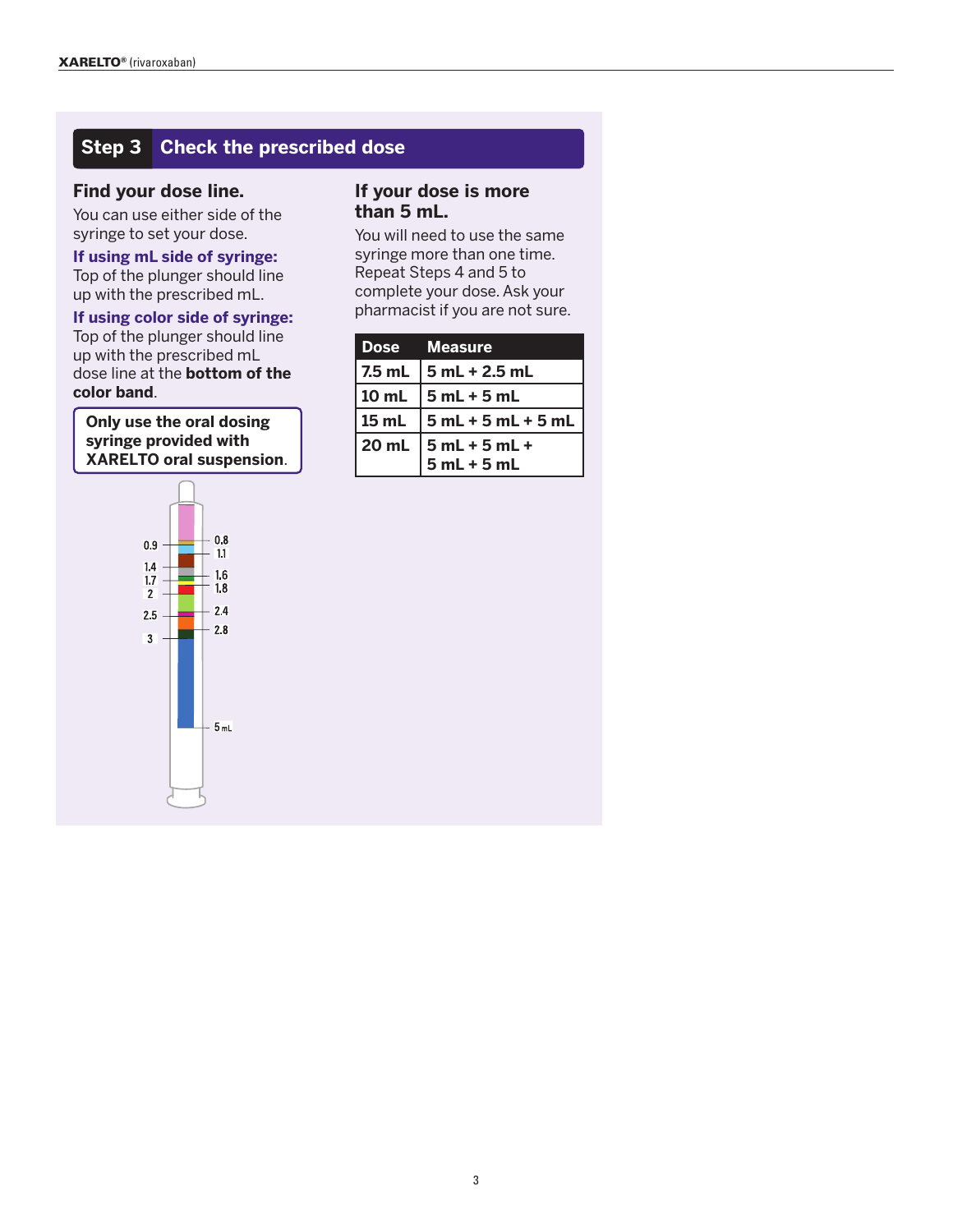# **Step 4 Set prescribed dose**



**Push plunger all the way in to remove air.**



**Insert oral dosing syringe into bottle adaptor.**

Twist off the cap from the bottle.

**Do not** remove the bottle adaptor from the bottle. Insert the syringe tip into the

bottle adaptor.



# **Fill oral dosing syringe.**

Turn the bottle upside down, as shown.

Pull the plunger to fill the oral dosing syringe **slightly past your prescribed dose line** to help remove any air bubbles.

#### **A** CAUTION:

**Make sure you have enough medicine for a full dose. Do not take a partial dose.**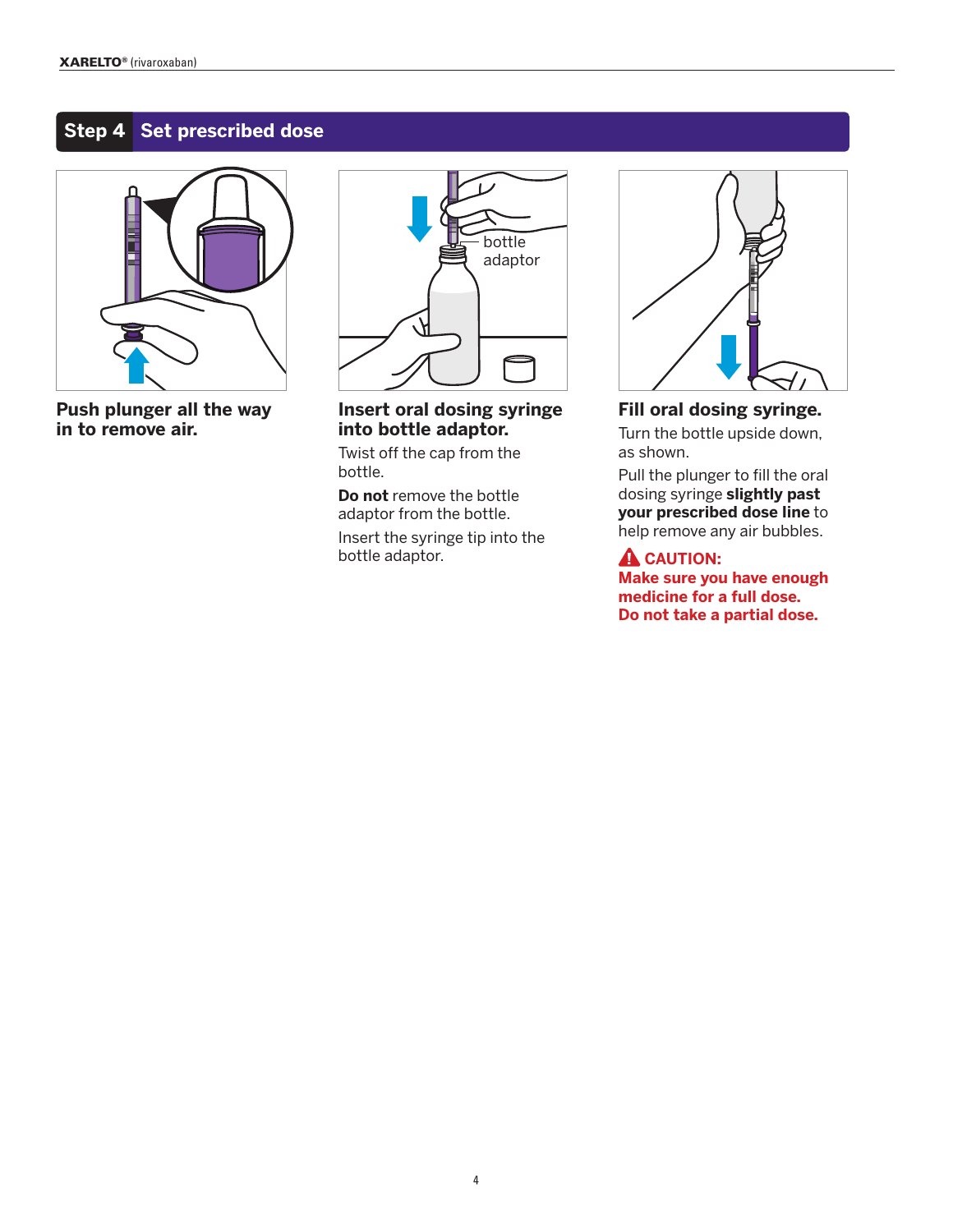# **Step 4 Set prescribed dose (continued)**



## **Tap syringe to move air bubbles to the top.**

Doing this helps set the correct dose.



#### **Adjust to your prescribed dose.**

**If using mL side of syringe:**  Push plunger to align with the prescribed dose line.

**If using color side of syringe:** Push plunger to align with the prescribed mL dose line at the **bottom of the color band**.



# **Remove oral dosing syringe.**

Place the bottle on a flat surface. Remove the oral dosing syringe from the bottle.